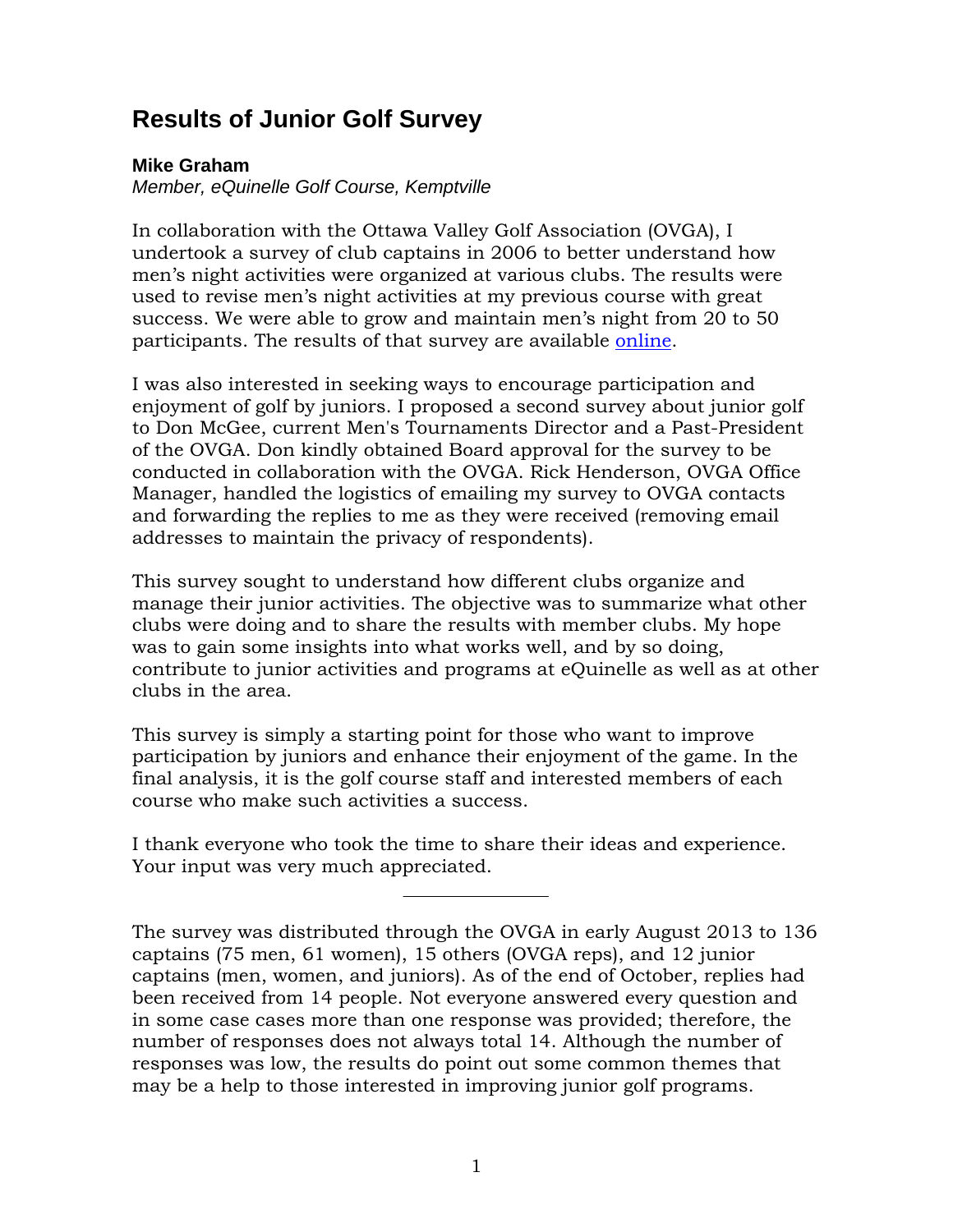**Table 1**. Type of golf course.

| Private | Semi-<br>Private | Public |
|---------|------------------|--------|
| З       |                  |        |

Replies were received from a range of private, semi-private, and public courses (Table 1). Given the small sample size of respondents, replies from all course types were grouped. There may be differences in approach among the different types of

courses, but there appear to be more common elements with regard to developing and promoting junior golf.

**Table 2.** Number of members (including juniors).

| More than |         |         | Fewer than |
|-----------|---------|---------|------------|
| 300       | 200-300 | 100-200 | 100        |
|           |         |         |            |

**Table 3.** Total number of junior golfers.

| More than<br>50 | $30 - 50$ | $15 - 30$ | Fewer than<br>15 |
|-----------------|-----------|-----------|------------------|
|                 |           |           |                  |

**Table 4.** Number of male and female junior members.

| <b>Males</b> | Females | Total | Males (%) |
|--------------|---------|-------|-----------|
| 415          | 62      | 477   | 87        |

The total number of members (including juniors) varied among the courses from in excess of 300 to fewer than 100 (Table 2). The total numbers of junior golfers, and breakdown between male and female junior members, are shown in Tables 3 and 4. Clearly, there is a huge difference in the proportion of male and female junior golfers. **Male juniors constitute more than 85% of all junior golfers** at the 12 clubs that provided numerical replies to this question. One course suggested that the ratio was between 80% and 90% male, and the other course did not provide a reply.

**All courses have special rates for junior golfers**. Costs for junior memberships ranged from \$100 to \$600 per year, with the average rate for a yearly membership being \$315 among the 14 courses. In comparison, regular memberships at these courses ranged in price from \$1000 to \$5400, with an average of \$2100 for a full membership. At all but one of the courses, juniors do not have to be children of members. One course reported that junior members must be children (or grandchildren) of members.

About **half of the courses have restrictions on when juniors can play**.

Six clubs reported that there are no playing time restrictions for junior golfers, although in one case it was reported that juniors must play with an adult member. The restrictions on junior golfers include both time of day and day of the week: (1) no tee times between 4:15 pm and 7:00 pm on weekdays, or until after 2:00 pm on weekends and holidays; (2) not before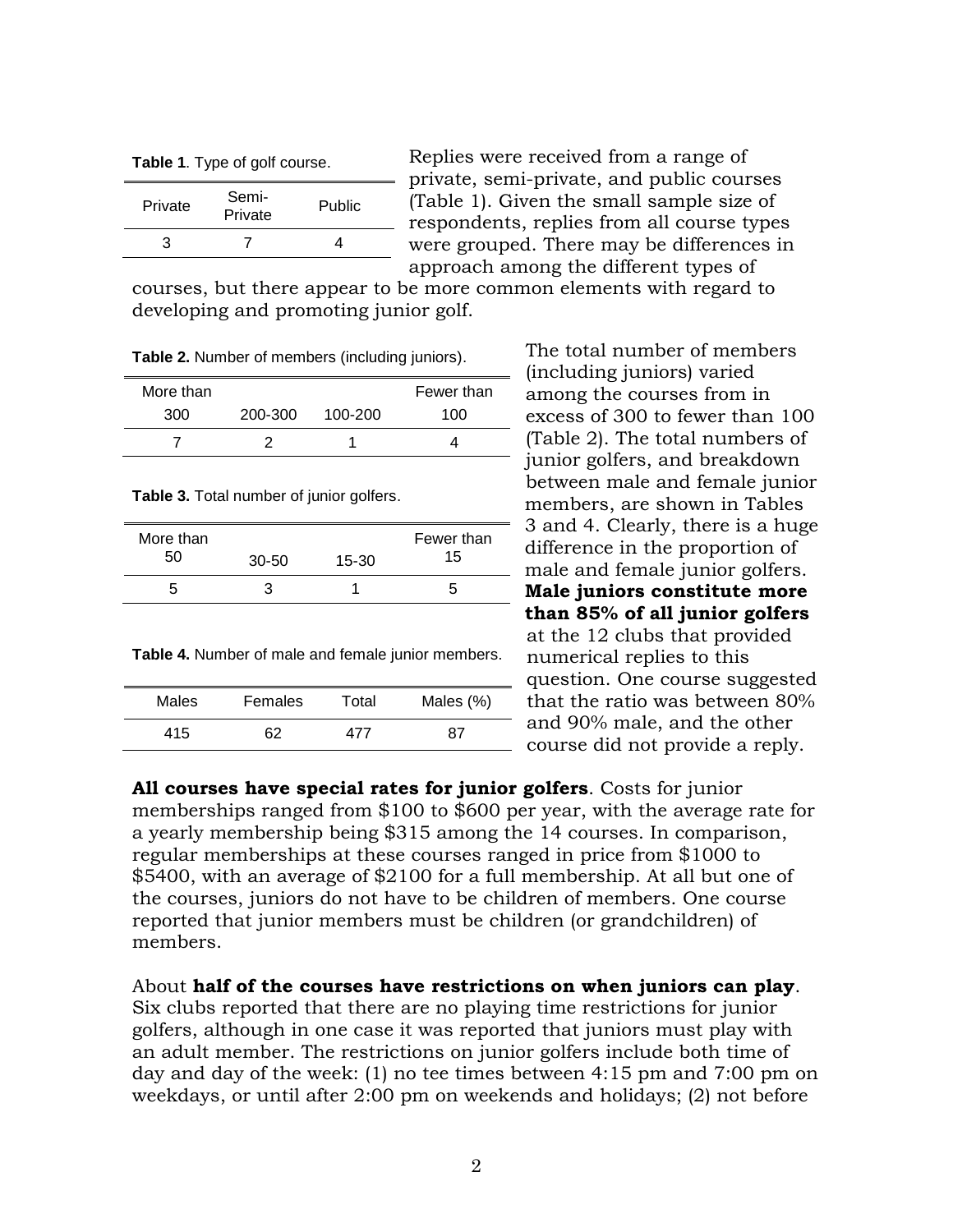1:30 pm on weekends; (3) on weekdays juniors may tee off before noon, and on weekends and holidays after 1:00 pm; (4) after 11:00 am weekends and holidays and not between 15:30 and 16:30 on weekdays; (5) anytime Monday to Friday, but after 12:00 pm weekends and holidays; (6) no play before 13:00 pm on weekends and holidays, unless the junior in question is an "A" class player; and (7) juniors may not obtain weekend starting times until 11:00 am on Friday.

At most courses, **juniors are also not permitted to participate in men's or ladies' nights**. Four courses allow juniors to participate in these activities; however, the other ten courses exclude juniors. Several reasons were provided: there is limited space and often waiting lists for participation among regular members; the consumption of alcohol associated with these events; juniors have their own league; and some adults do not like the youngsters hitting the ball farther or scoring better than them, regardless of handicap factors.

Respondents were asked whether their courses had any **concerns about "liability" issues** regarding junior members spending the day at the course without adult supervision. Only two courses reported having concerns; however, one person noted that the course is definitely not a babysitting service. One person noted that all children under 12 years of age must have adult supervision at all times while at the golf course. Another respondent noted that to date, no issues have arisen, but that they could perhaps in the future.

| Table 5. Programs and activities for junior golfers. |  |  |  |
|------------------------------------------------------|--|--|--|
|------------------------------------------------------|--|--|--|

|    | Lessons Clinics Tournaments Nights Activities | Junior | Other |
|----|-----------------------------------------------|--------|-------|
| ٠h |                                               |        |       |

# **Most courses have several activities tailored to the needs of junior golfers**

(Table 5). Lessons and clinics, as well as tournaments just for juniors (including club

championships), were the most common activities. One course has a junior day (not night), and one course has a 9-hole junior league that is open to members and the public (includes 10 members and 30 non-members). One course reported that they had a junior scholarship program, and another mentioned that junior group lessons were provided by the golf professional. Another course reported that they have opening and closing tournaments, junior intersectionals, in-house match play, a junior/adult tournament, and club championships (in 4 age groups). Three of the courses noted under "other activities" that they had no programs at their courses for juniors. In addition, **about 40% of courses have junior clubs available to rent** (6 reported having junior clubs and 8 did not have any for rent).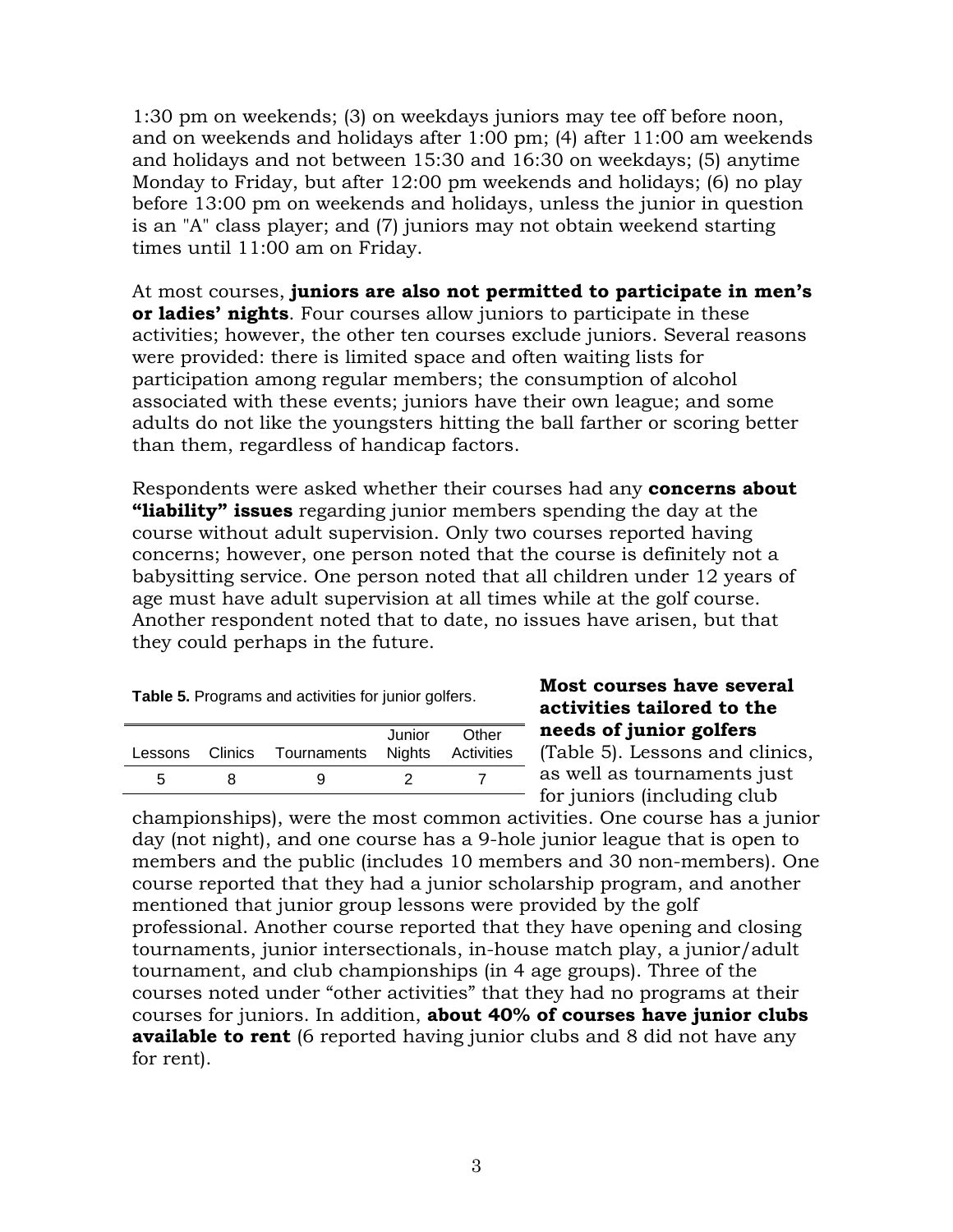**Table 6.** Responsibility for junior programs.

| Club    | Junior  | Golf Pro or |       |
|---------|---------|-------------|-------|
| Captain | Captain | Assistant   | Other |
|         |         |             |       |

Responsibility for junior golf programs and activities varies among the different clubs (see Table 6). Most commonly, the **golf professional or assistant assumes responsibility for** 

**junior golf**; however, in other courses responsibility lies with a junior captain or other volunteer (especially in courses that have no full-time professional). Among the "other" replies were junior chairperson and junior coordinator, who most likely assume very similar roles to the junior captain at other courses. One respondent noted that he/she was a volunteer who worked with the Board of Directors, two clubs replied that responsibility rested with "management", and two respondents indicated that no one was responsible for junior activities at their courses.

Table 7. Frequency of junior clinics and lessons.

| Once a<br>Week | Once a<br>Month | Once or<br>Twice<br>During<br>Season | Other |
|----------------|-----------------|--------------------------------------|-------|
|                |                 |                                      |       |

# **The frequency and cost of junior clinics and lessons varies considerably**. Table 7 shows the reported frequency of junior golf clinics and lessons. Three clubs run weekly clinics. One course reported weekly clinics in June and July; another that the professional sets the schedule and

it varies from week to week over the summer. Within the "other" category, one club mentioned that they hold

two week-long junior camps during the summer. Another respondent noted that private lessons could be arranged with the professional at any time, but response was poor. However, three volunteer-run clinics/lessons held at the beginning of the season at this club usually attract 4 to 8 new junior members. Three courses reported that no clinics or lessons were given.

**Table 8.** Cost of junior clinics and lessons.

| More<br>than $$50$ | $$25$ to<br>\$50 | Less than<br>\$25 | Free | Other |
|--------------------|------------------|-------------------|------|-------|
| з                  | З                |                   | n    |       |

# **Costs of junior clinics and lessons varied in cost from free to in excess of \$50**.

Several comments were included with the replies. One - respondent noted that juniors received lessons for half the

normal rate from the professional. At two clubs, the cost of lessons and clinics for juniors are included in the cost of membership or league fees. One club distinguished between clinics and lessons by noting that clinics were free, but private lessons were charged. One respondent noted that their professional offered clinics once a week during July and August; another noted that week-long golf camps were offered at their club for \$145, and ran from 9:00 am to 12:00 pm and were followed by lunch. One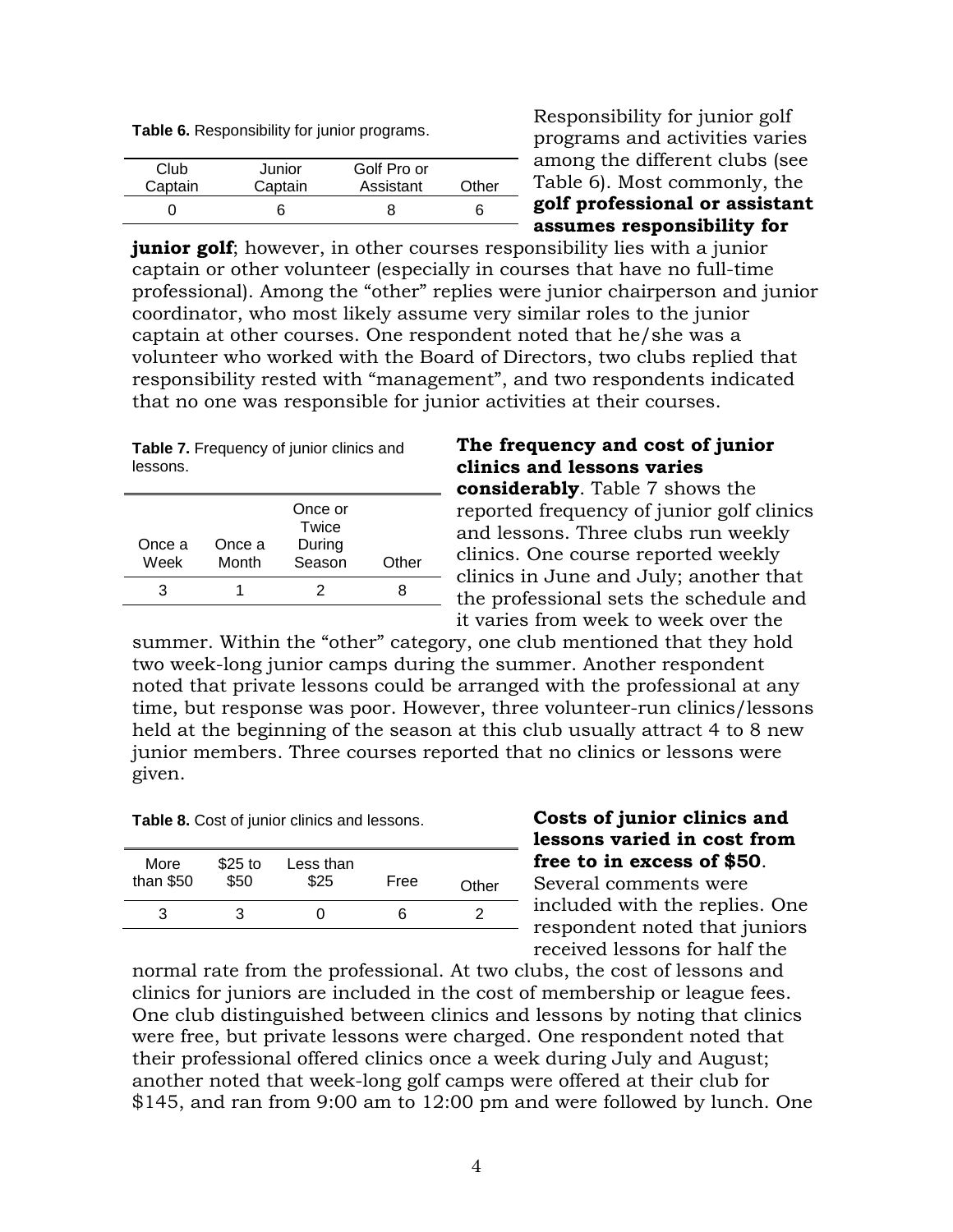person organizes free clinics as part of his/her personal contribution to the club.

**Table 8.** Perceived success of junior golf programs or activities.

| Very | Somewhat Not Very<br>Successful Successful Successful Successful |  |
|------|------------------------------------------------------------------|--|
|      | h                                                                |  |

**Junior programs range quite widely in their perceived success**. Five of the respondents rated their programs as being "very successful" or "successful". However, nine people felt their programs were only "somewhat

successful" or "not very successful".

**Several methods are used to promote junior programs and activities**. Two courses reported placing posters at hockey arenas and local schools; five reported placing advertisements in local newspapers. The majority (eight) advertise in their club newsletter or within the golf course. Among the other methods used, email distribution, word of mouth among juniors and other members, and the club website were cited. None of the clubs use contacts or promotion through local youth organizations.

Respondents were near unanimous in suggesting that **fun is the single most important aspect for making junior programs a success**. Some of the specific comments were: have a fun, varied program that caters to all levels of skill from beginners to advanced juniors; have a core of children who will play with each other in an environment where they can improve; have fun and become engaged; let them have fun and play with others around their same age and calibre; get parents to buy into the program; make it safe, fun, and informative; have fun and get juniors on the course to play; recruit good volunteers and have support from the Board and the general membership; identify a 30-something year old Mom or Dad willing to teach; and allow the kids to have fun, and spend time with them on both the course and the range. One respondent provided and expanded reply: make it fun … we have two coordinators and one volunteer member who work with the kids (7 to 13) in our junior league. They do different games that involve putting and chipping, but add some twists with hula hoops and different rule variations. The juniors really enjoy this. In their weekly 9-hole round we switch up the game each week and tie it into the pre-golf contests. Formats include scramble, most/least putts, and play one hole with our coordinator.

As a counter-point to these keys to success, respondents were asked what the single most limiting factor was to junior programs. Responses were varied, but **lack or time and commitment by both juniors and volunteers were cited as the major impediments to success**. Some of the specific comments included: junior fundraising is important to maintain a vigorous program, and the key to this fundraising is a 50/50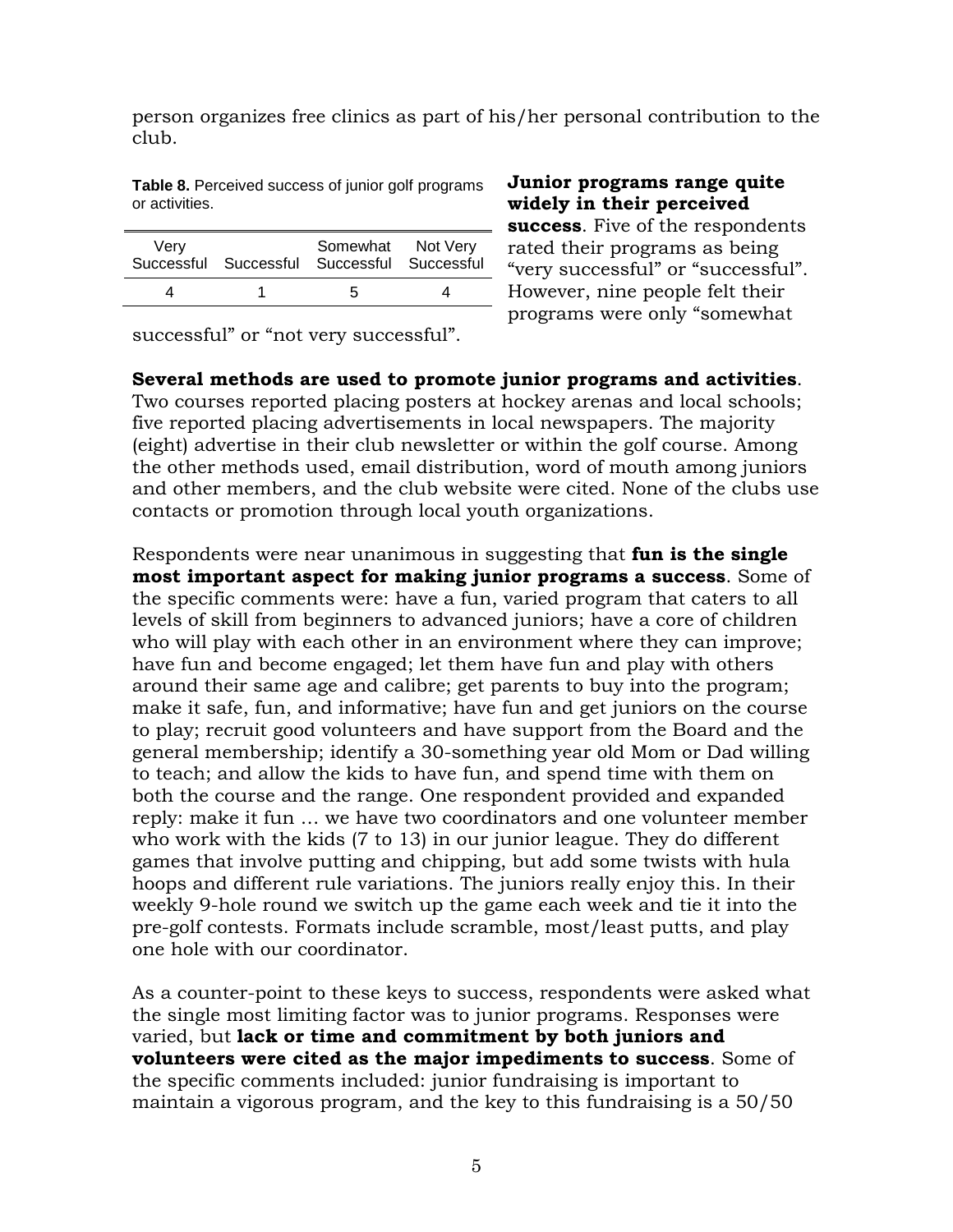draw held during men's nights that supports the lesson program, junior in-club events, and the junior out-of-town team; lack of promotion at the community level; kids are too busy with other activities; juniors who do not get involved with what the program offers as they have too many other outside commitments; and the children often have other summer interests and play other sports; therefore, time is the problem. At some clubs, the problem lies with not having anybody to lead junior programs or generally not being able to find volunteers.

Concerns over commitment were summarized by one respondent in this way. It is hard to get the children and their parents to respond to information. They constantly need chasing, and it gets very time consuming. The ones who love golf are in everything, and they play, play, play. Fringe players need to be gently persuaded to get involved. Once the bug hits, things work better. The better the experience you can give them, the better player and future member they become. Get them involved with the adults.

# **Several suggestions about how to organize and promote junior golf programs arise from this survey**:

- Reduced membership rates for juniors and "subsidized" rates for junior golf clinics are common approaches used to encourage junior golfers.
- There needs to be one person who is the focal point at the course for junior golfers. When available this person is usually the golf professional, but many successful activities can also be undertaken by dedicated volunteer members.
- Organized clinics, junior camps during the summer, tournaments for juniors, and junior days are all used to encourage junior golfers and teach the game and its etiquette.
- Although participation in men's and ladies' nights may not be feasible, activities that encourage junior golfers to play with adult members might be encouraged. Adult-junior tournaments are one possibility, but members might also be encouraged to invite juniors to play with them or to "mentor" younger golfers.
- Junior golfers need to have the opportunity to play on the course as well as hit balls and do drills at a practice area. Games on the golf course, which reinforce lessons and encourage fun and participation, are the most successful.